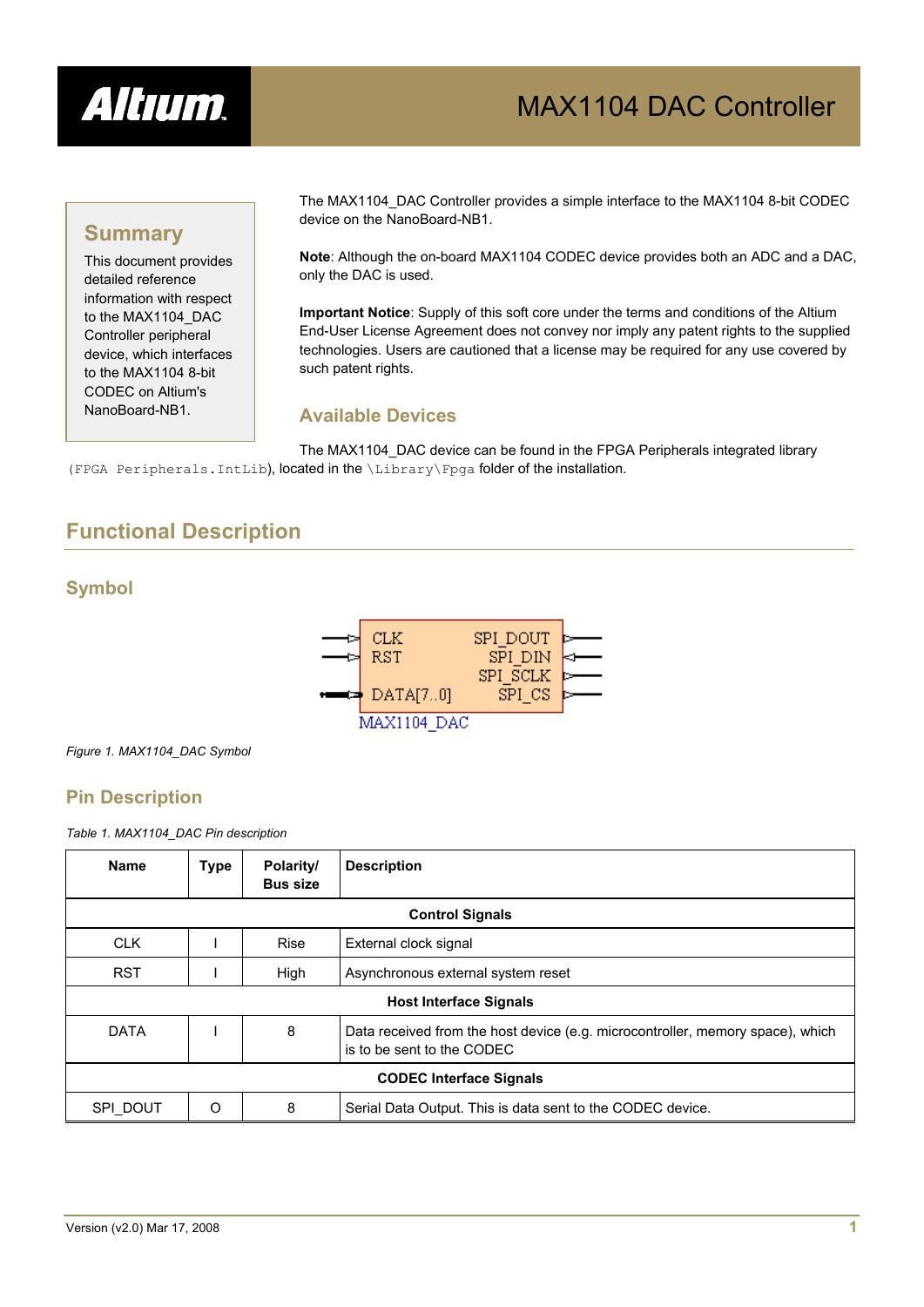| <b>Name</b> | <b>Type</b> | Polarity/<br><b>Bus size</b> | <b>Description</b>                                                                                         |
|-------------|-------------|------------------------------|------------------------------------------------------------------------------------------------------------|
| SPI DIN     |             | 8                            | Serial Data Input. This is data received from the CODEC device.                                            |
| SPI SCLK1   | Ω           | Rise                         | Serial Clock. The frequency of this clock is half that of the external clock arriving<br>at the CLK input. |
| SPI CS      | O           | Low                          | Chip Select. When active, the CODEC device is enabled.                                                     |

### **Block Diagram**



*Figure 2. MAX1104\_DAC block diagram.* 

### **Register Reset Values**

Table 2 shows the values contained in the internal registers after an active external reset signal is received at the RST input of the device.

*Table 2. Internal register reset values.* 

| Register        | <b>Value after Reset</b> |  |
|-----------------|--------------------------|--|
| <b>DATAREG</b>  | 00h                      |  |
| <b>COUNT</b>    | Unknown                  |  |
| <b>SPIREG</b>   | Unknown                  |  |
| SDATAO BUF      | Unknown                  |  |
| SDATAI BUF      | Unknown                  |  |
| <b>SCLK BUF</b> | Unknown                  |  |

l

<span id="page-1-0"></span><sup>&</sup>lt;sup>1</sup> As the MAX1104 CODEC to which this Controller is interfaced is rated at 6 MHz, SPI\_SCLK should not exceed this frequency. As SPI\_SCLK = 1/2CLK, the frequency for CLK should be limited to 12 MHz or less.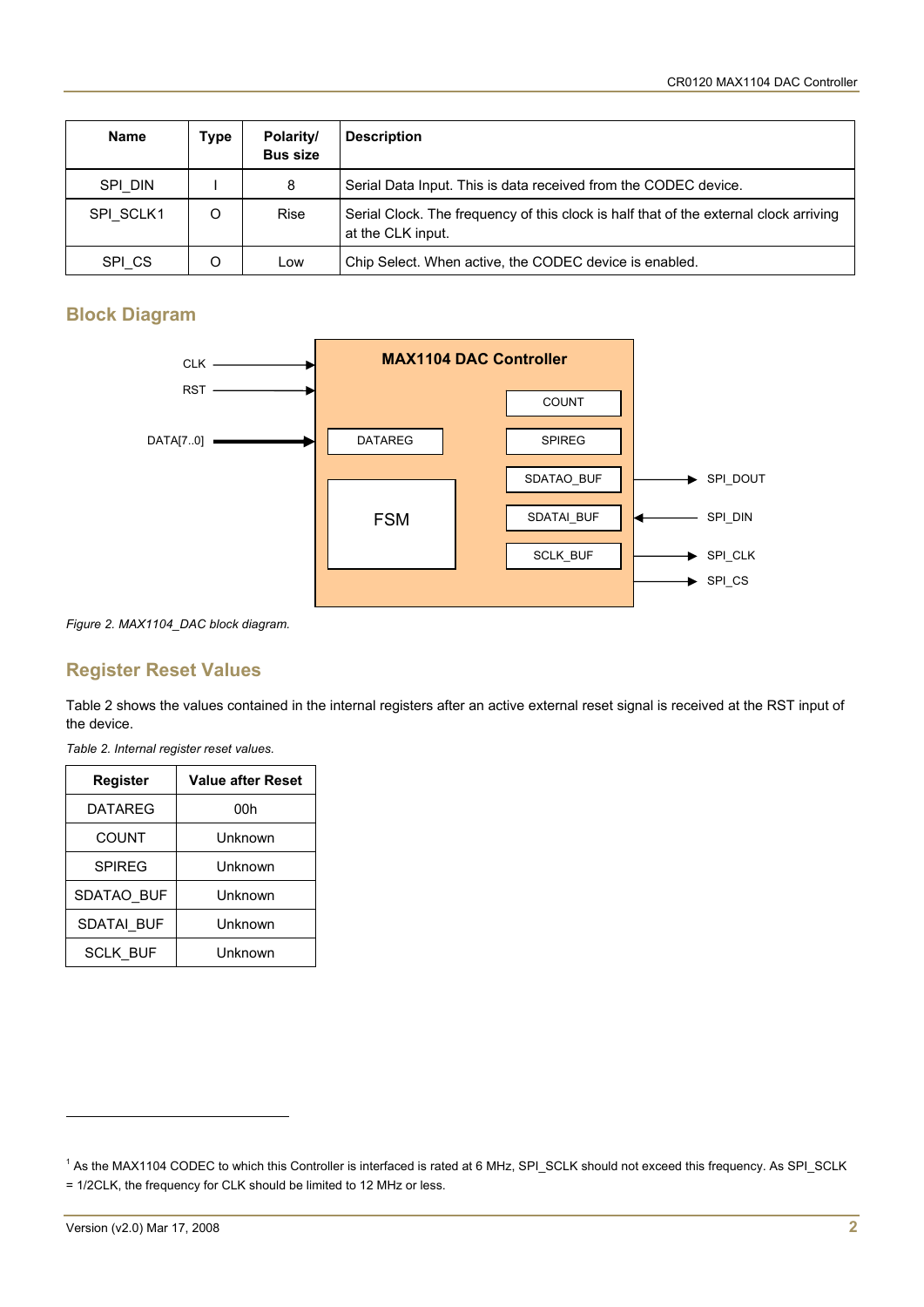# **Placing a MAX1104\_DAC Device in a Design**

The Controller provides a simple interface to the on-board MAX1104 CODEC. [Figure 3](#page-2-0) shows an example of how the device is wired into a design.



<span id="page-2-0"></span>*Figure 3. Providing the control interface to the on-board MAX1104 CODEC device*.

In the example circuitry above, the MAX1104\_DAC Controller takes, as input, sine wave data stored in a 64X8 block of ROM. Data is latched into the Controller (into the DATAREG register) on every falling edge of the CLK signal. This data is then sent to the MAX1104 CODEC device on the NanoBoard via the SPI Bus Interface.

Note that the frequency of the CLK signal is 10 MHZ. The SPI\_CLK signal is half of this (5 MHz), which is below the maximum frequency rating of the MAX1104 CODEC (6 MH z).

# **Operation**

At the heart of the Controller is an 8-state FSM (Finite State Machine), which is used to control the SPI Bus Interface – the communications medium between the Controller and the CODEC. The following outlines the sequence of data transfer during normal operation:

- Data is latched into the Controller's DATAREG register, from the DATA line, on every falling edge of the CLK signal. After a byte of data is latched, the Controller takes the SPI\_CS signal Low, thus enabling the CODEC for data transfer.
- A configuration byte of data is then loaded into the SPIREG and sent out to the CODEC on the SPI\_DOUT bus.
- The byte of data from the DATAREG register is then processed and sent to the CODEC, which latches the data in on the rising edge of the SPI\_CLK.

**Note**: If communications between the Controller and the CODEC fail, issuing a reset (RST High) will send out a configuration byte to the CODEC, to re-establish the link.